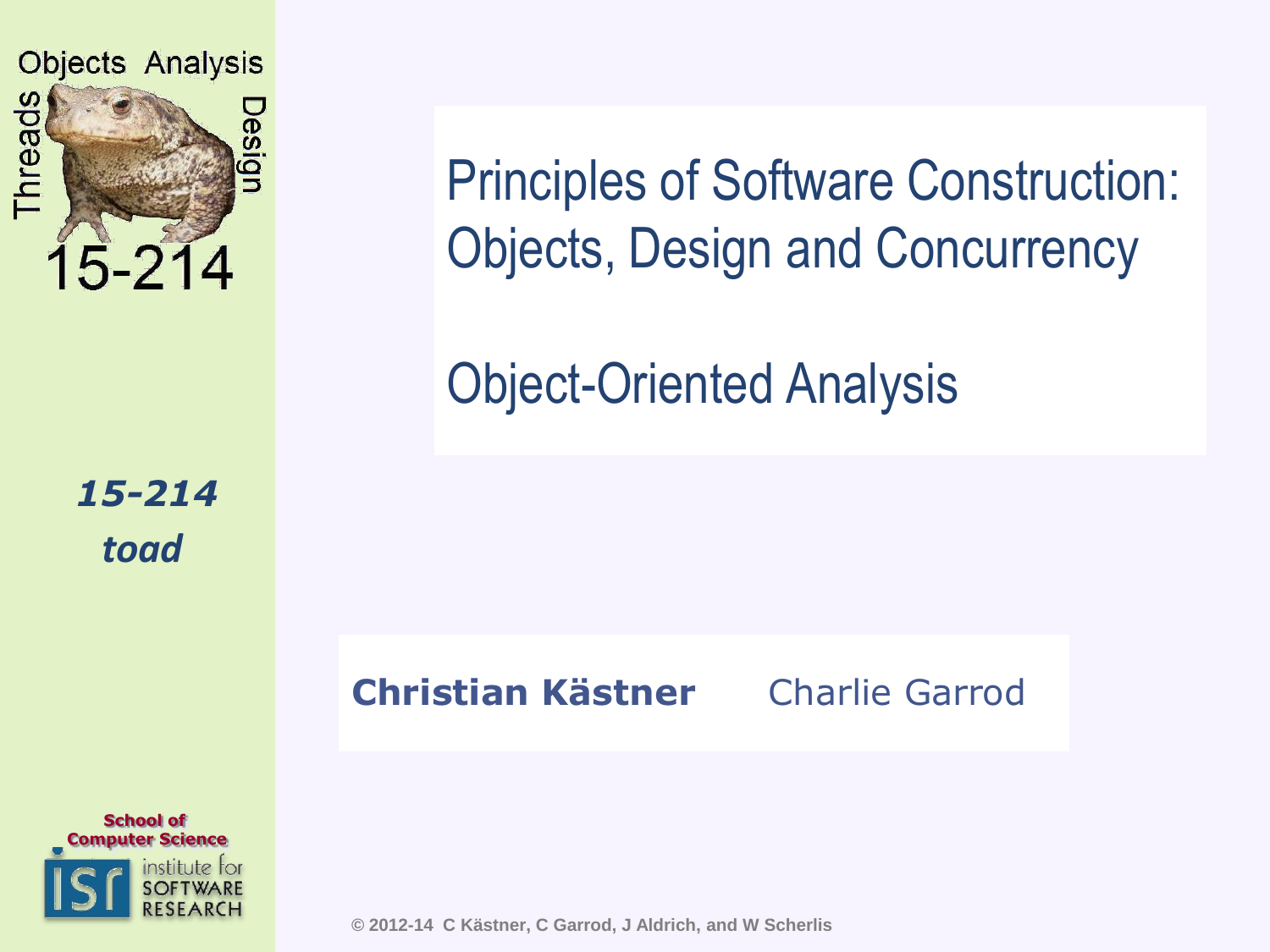#### Learning Goals

- Ability to model concepts in a domain and their relationships
- Use an adequate notation to document a domain model
- Distinguish problem and solution space, distinguish domain models from object models and implementation models



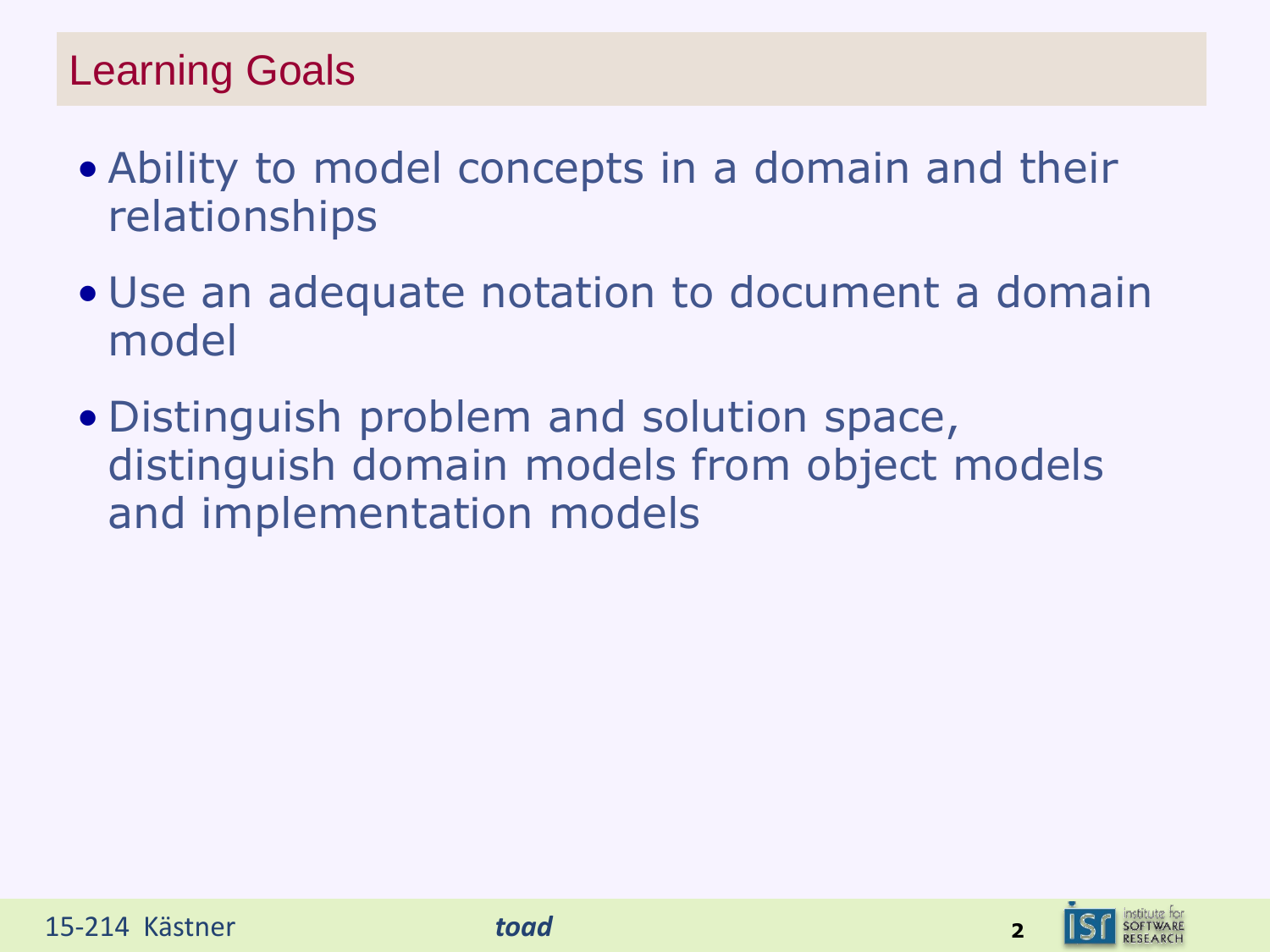### The design process

# 1. Object-Oriented Analysis

- **Understand the problem**
- Identify the key **concepts** and their relationships
- Build a (visual) vocabulary
- Create a **domain model** (aka conceptual model)

# 2. Object-Oriented Design

- Identify **software classes** and their relationships with *class diagrams*
- Assign responsibilities (attributes, methods)
- Explore **behavior** with *interaction diagrams*
- Explore design alternatives
- Create an **object model** (aka design model and design class diagram) and **interaction models**

# 3. Implementation

 Map designs to code, implementing classes and methods

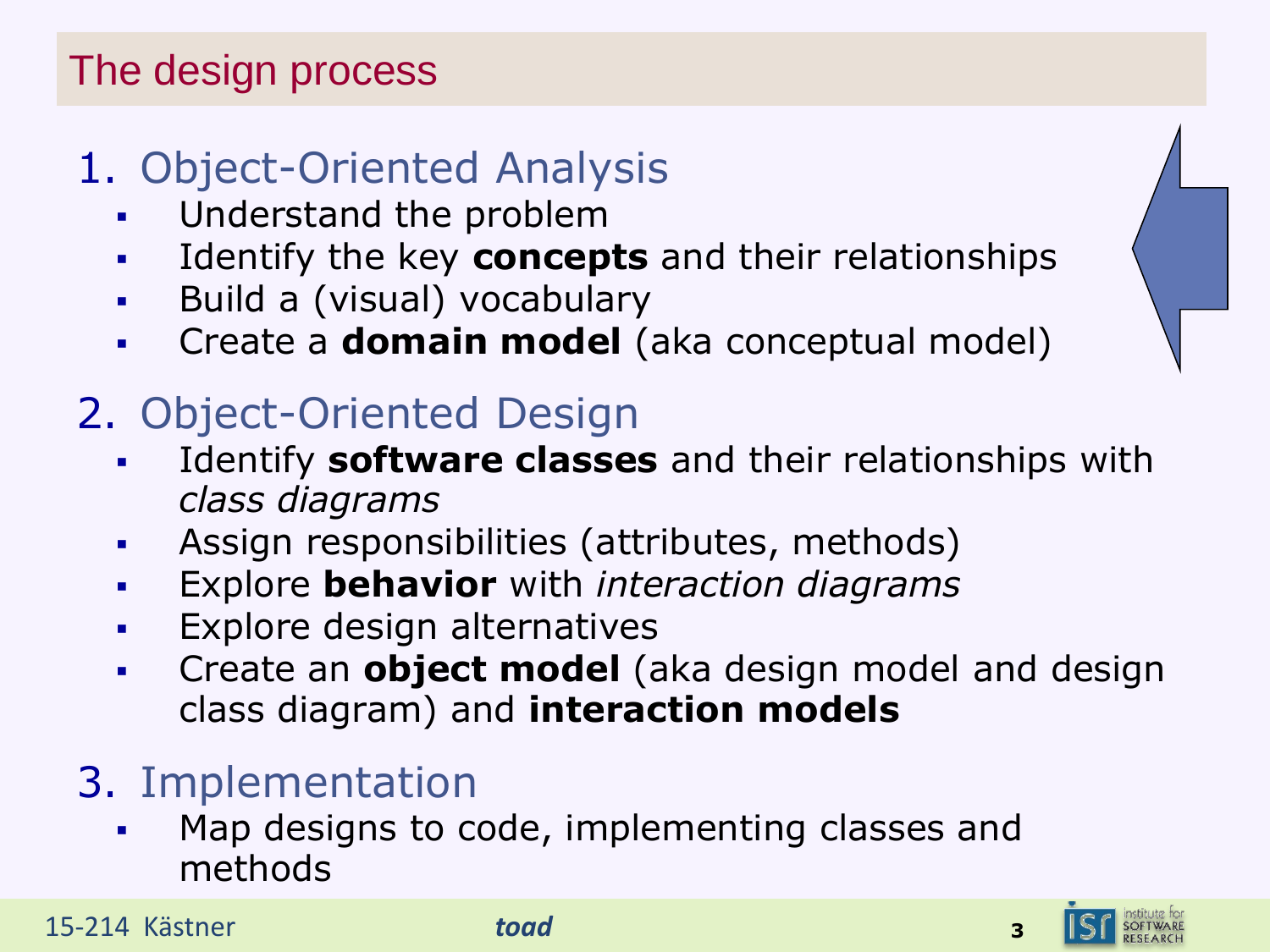## Object-Oriented Analysis

- Find the concepts in the problem domain
	- Real-world abstractions, not necessarily software objects
- Understand the problem
- Establish a common vocabulary
- Common documentation, big pictutre
- For communication!
- Often using UML class diagrams as (informal) notation

# • Starting point for finding classes later



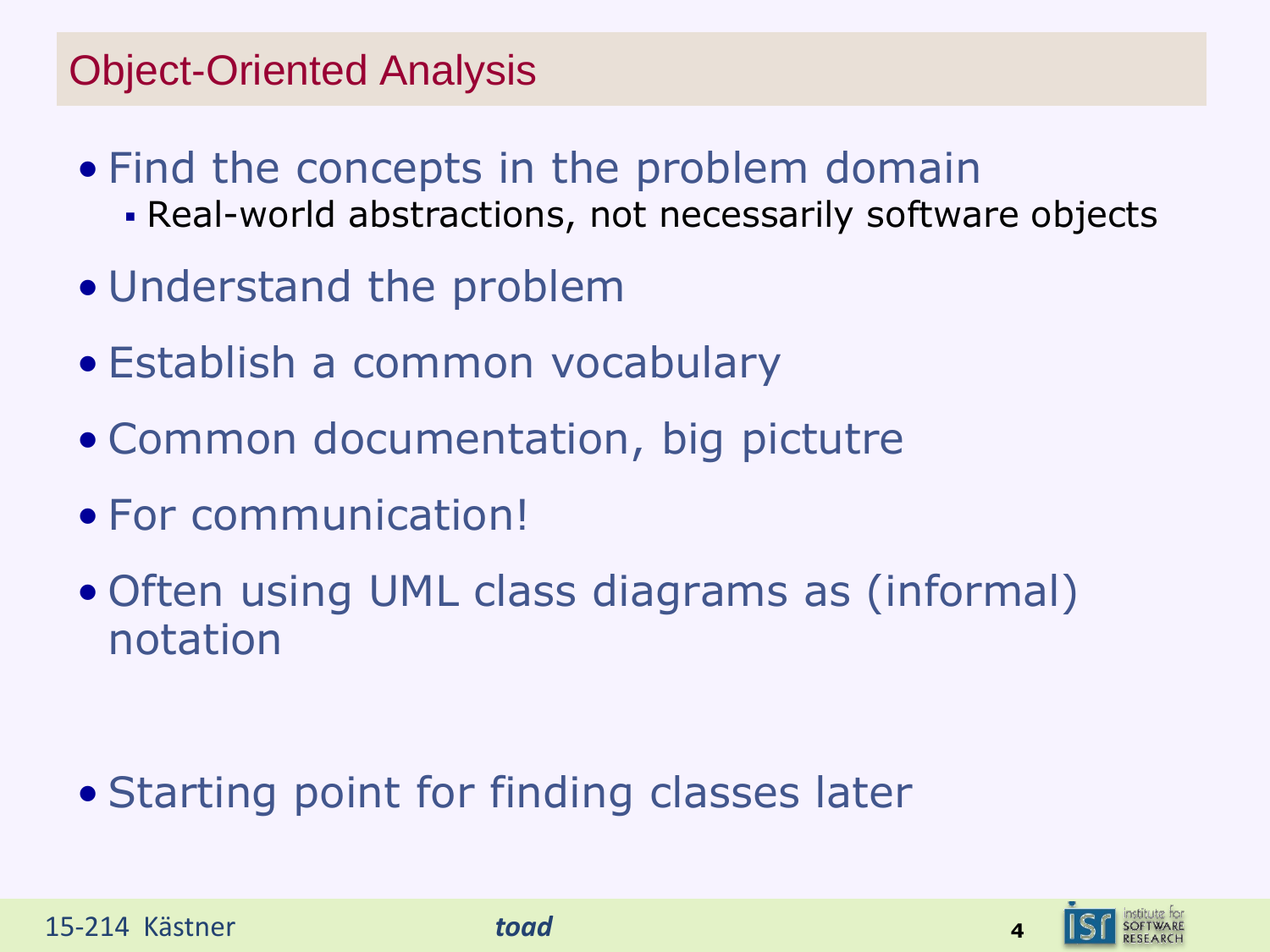

- Real-world concepts
- Requirements, Concepts
- Relationships among concepts
- Solving a problem
- Building a vocabulary
- System implementation
- Classes, objects
- References among objects and inheritance hierarchies
- Computing a result
- Finding a solution

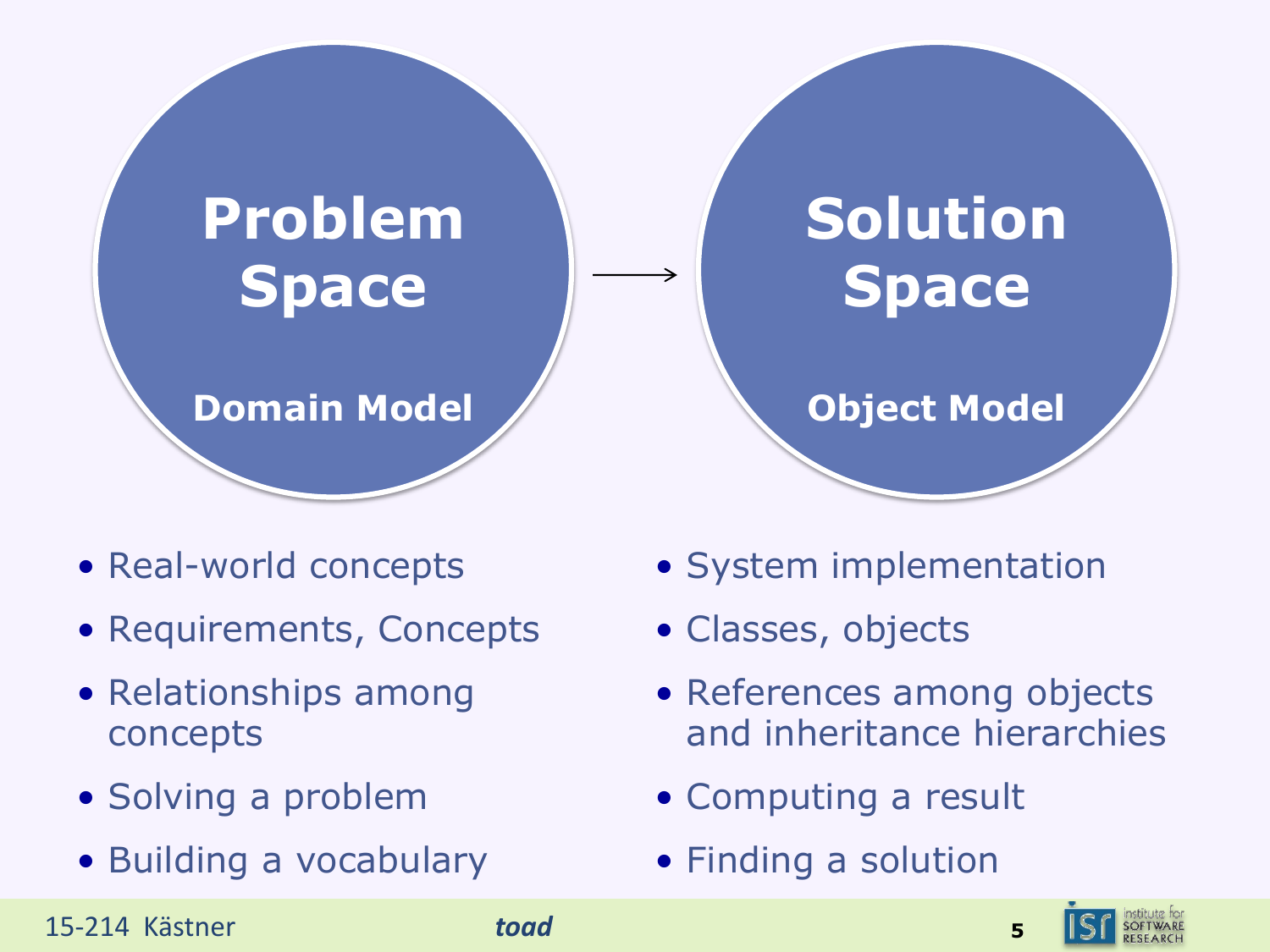#### Running Example



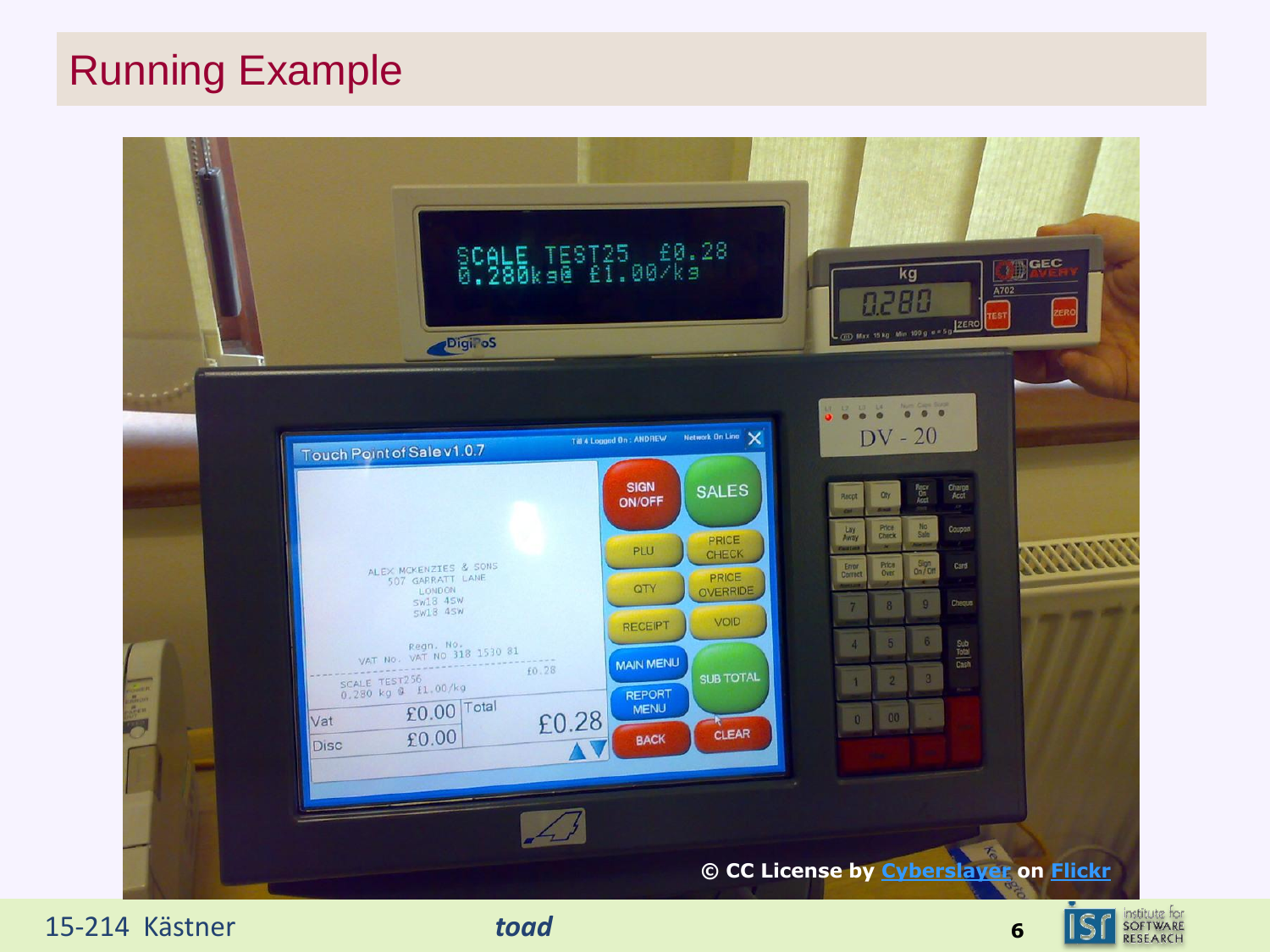### Running Example

- **Point of sale** (**POS**) or **checkout** is the place where a retail transaction is completed. It is the point at which a customer makes a payment to a merchant in exchange for goods or services. At the point of sale the merchant would use any of a range of possible methods to calculate the amount owing - such as a manual system, weighing machines, scanners or an electronic cash register. The merchant will usually provide hardware and options for use by the customer to make payment. The merchant will also normally issue a receipt for the transaction.
- For small and medium-sized retailers, the POS will be customized by retail industry as different industries have different needs. For example, a grocery or candy store will need a scale at the point of sale, while bars and restaurants will need to customize the item sold when a customer has a special meal or drink request. The modern point of sale will also include advanced functionalities to cater to different verticals, such as inventory, CRM, financials, warehousing, and so on, all built into the POS software. Prior to the modern POS, all of these functions were done independently and required the manual re-keying of information, which resulted in a lot of errors. http://en.wikipedia.org/wiki/Point of sale

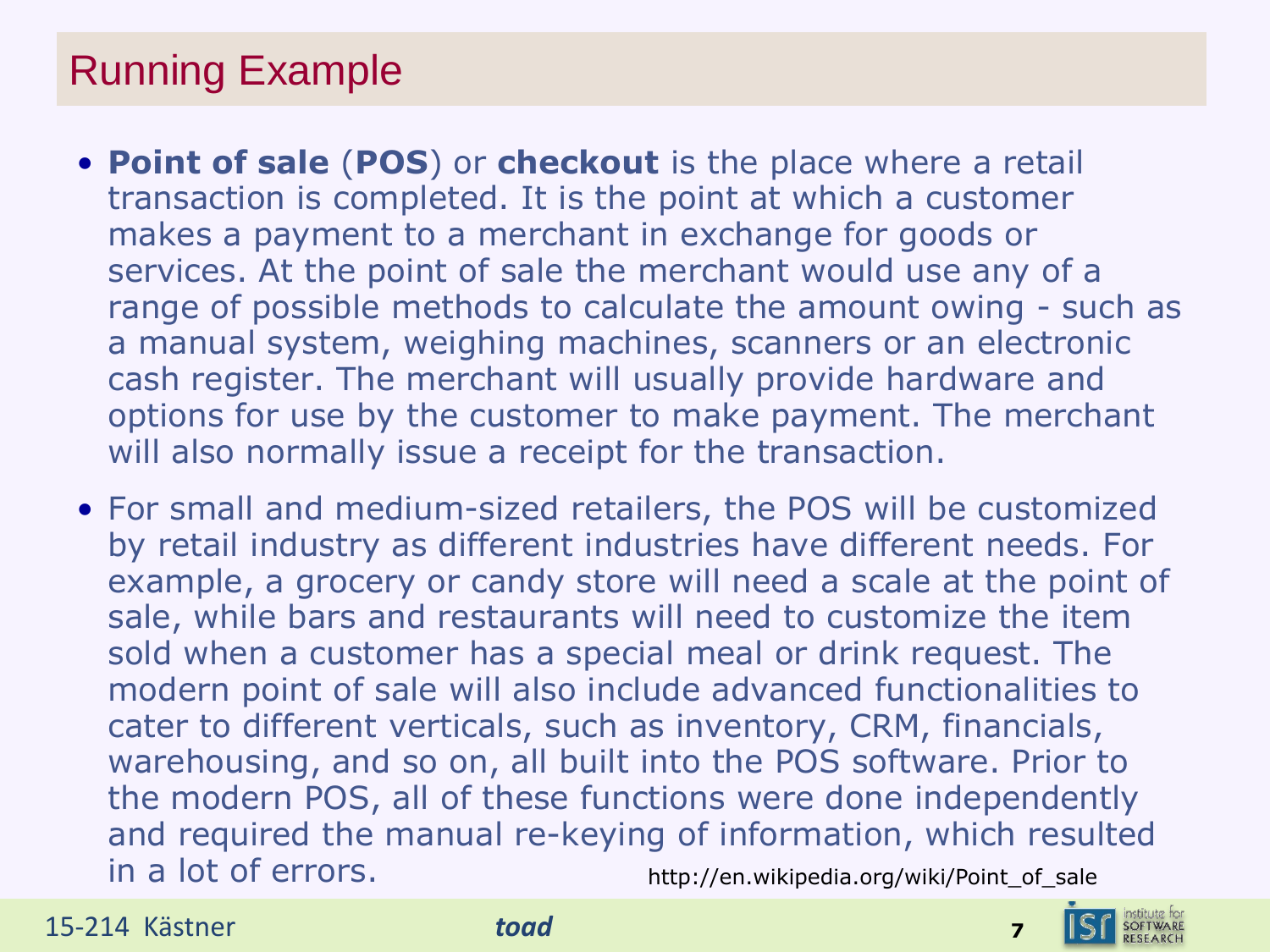#### Read description carefully, look for nouns and verbs

- **Point of sale** (**POS**) or **checkout** is the place where a retail transaction is *completed*. It is the point at which a customer makes a payment to a merchant in *exchange* for goods or services. At the point of sale the merchant would use any of a range of possible methods to *calculate* the amount owing - such as a manual system, weighing machines, scanners or an electronic cash register. The merchant will usually provide hardware and options for use by the customer to *make* payment. The merchant will also normally *issue* a receipt for the transaction.
- For small and medium-sized retailers, the POS will be customized by retail industry as different industries have different needs. For example, a grocery or candy store will need a scale at the point of sale, while bars and restaurants will need to *customize* the item sold when a customer has a special meal or drink request. The modern point of sale will also include advanced functionalities to cater to different verticals, such as inventory, CRM, financials, warehousing, and so on, all built into the POS software. Prior to the modern POS, all of these functions were done independently and required the manual re-keying of information, which resulted in a lot of errors. http://en.wikipedia.org/wiki/Point of sale



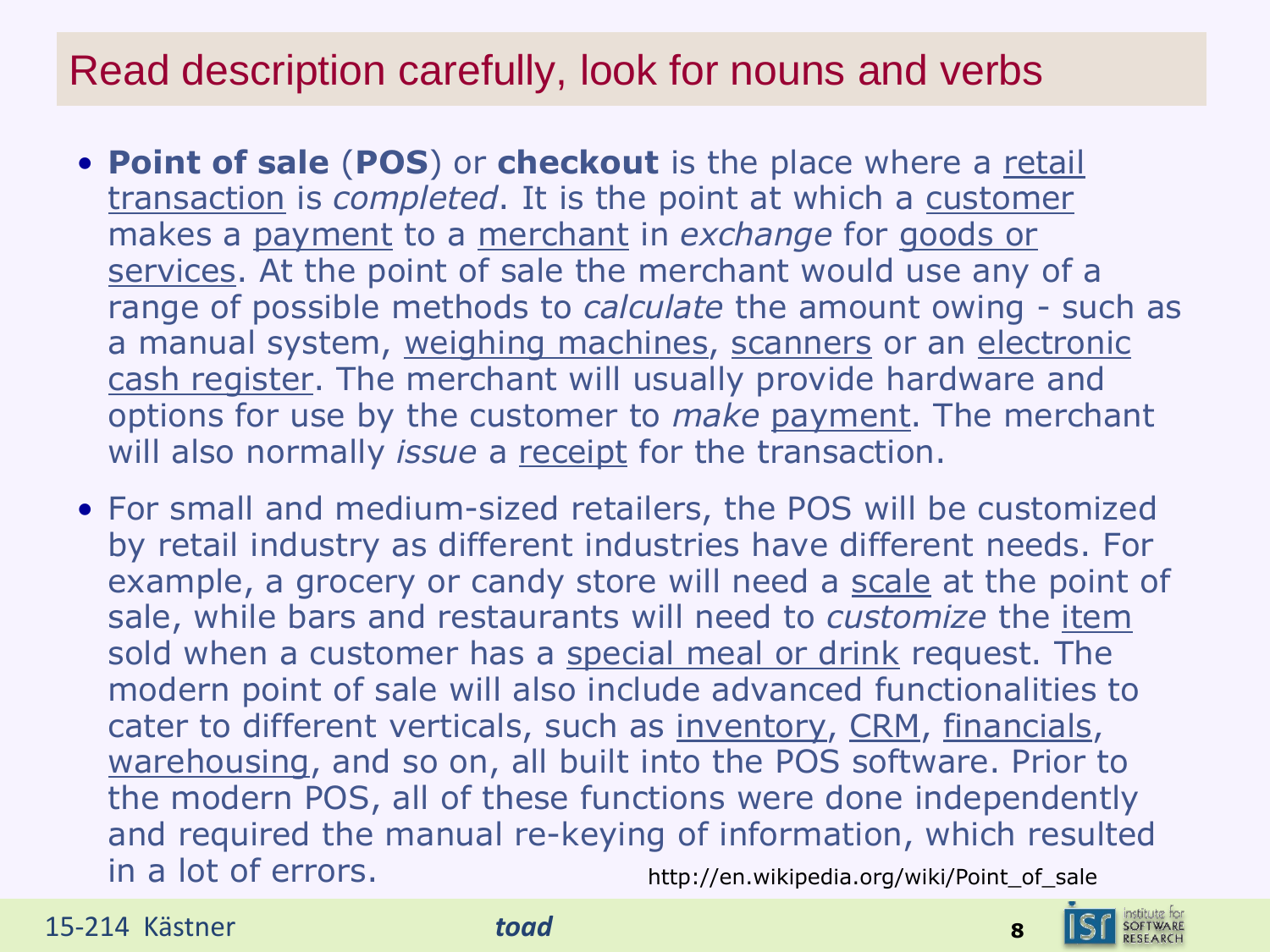# Identify concepts



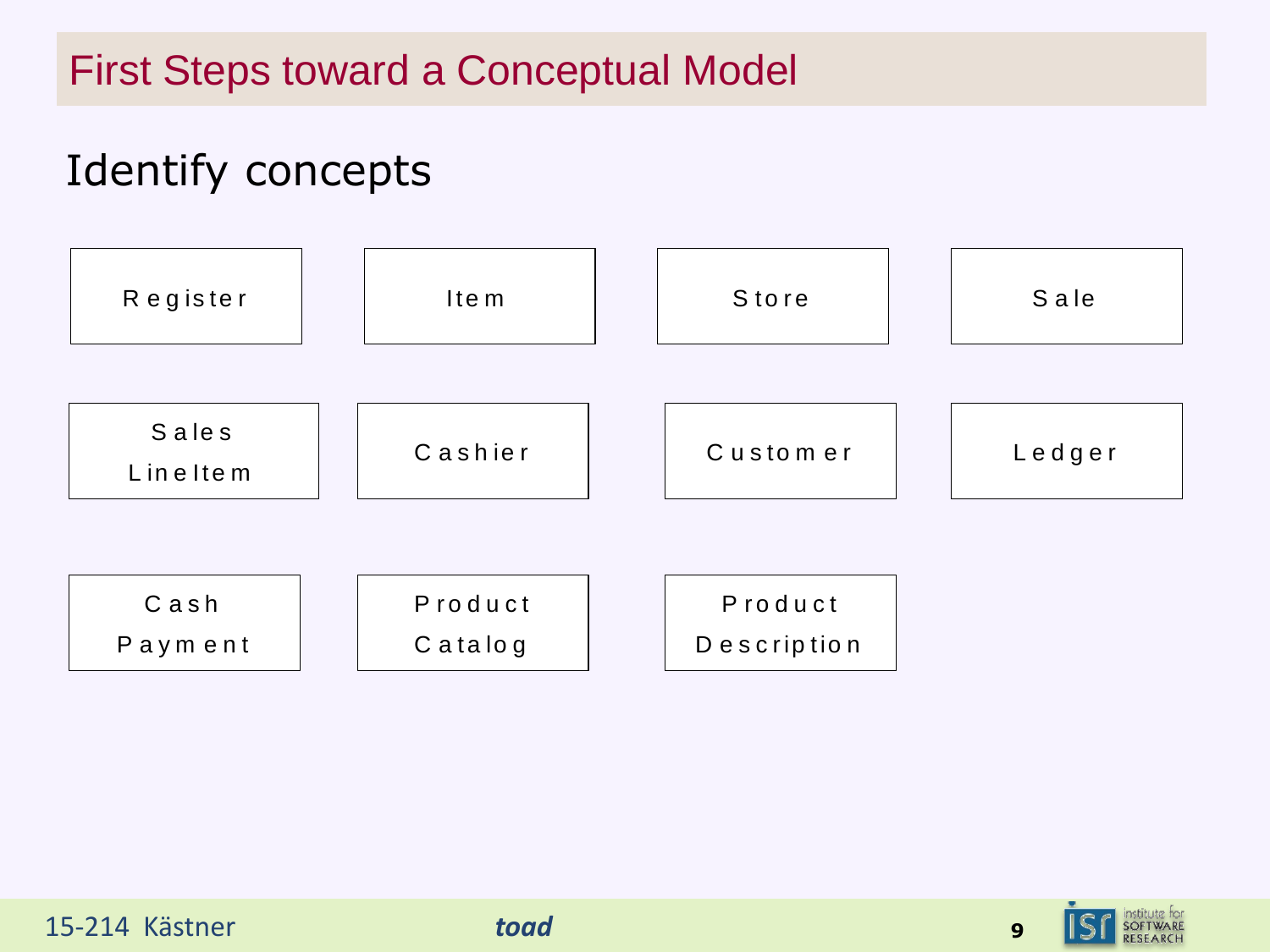#### Conceptual Model



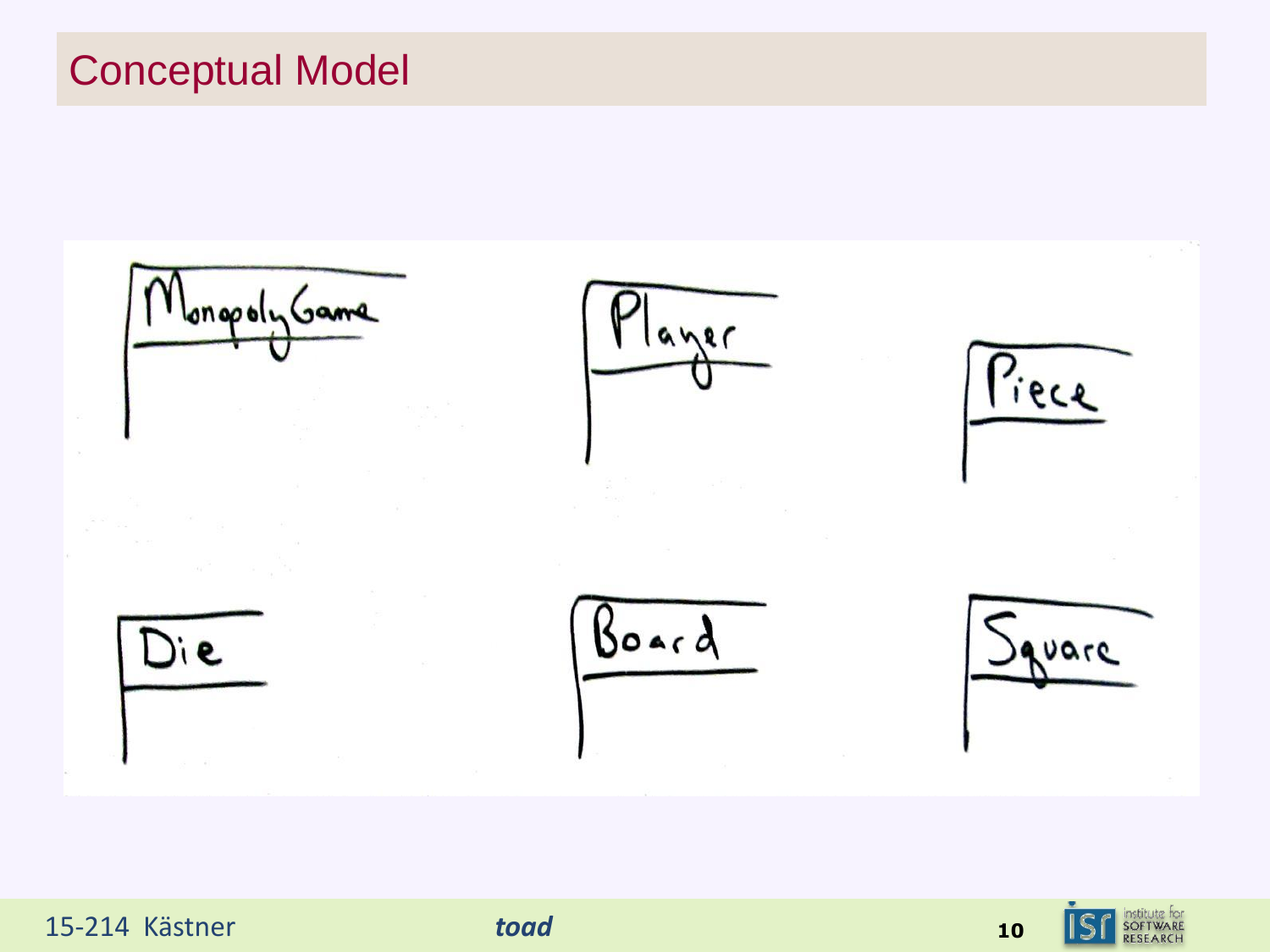## Hints for Identifying Concepts

- Read the requirements description, look for nouns
- Reuse existing models
- Use a category list
	- tangible things: cars, telemetry data, terminals, …
	- roles: mother, teacher, researcher
	- events: landing, purchase, request
	- interactions: loan, meeting, intersection, …
	- structure, devices, organizational units, …
- Analyze typical use scenarios, analyze behavior
- Brainstorming

#### 15-214 Kästner *toad* **<sup>11</sup>** • Select larger set first, narrow down later if necessary

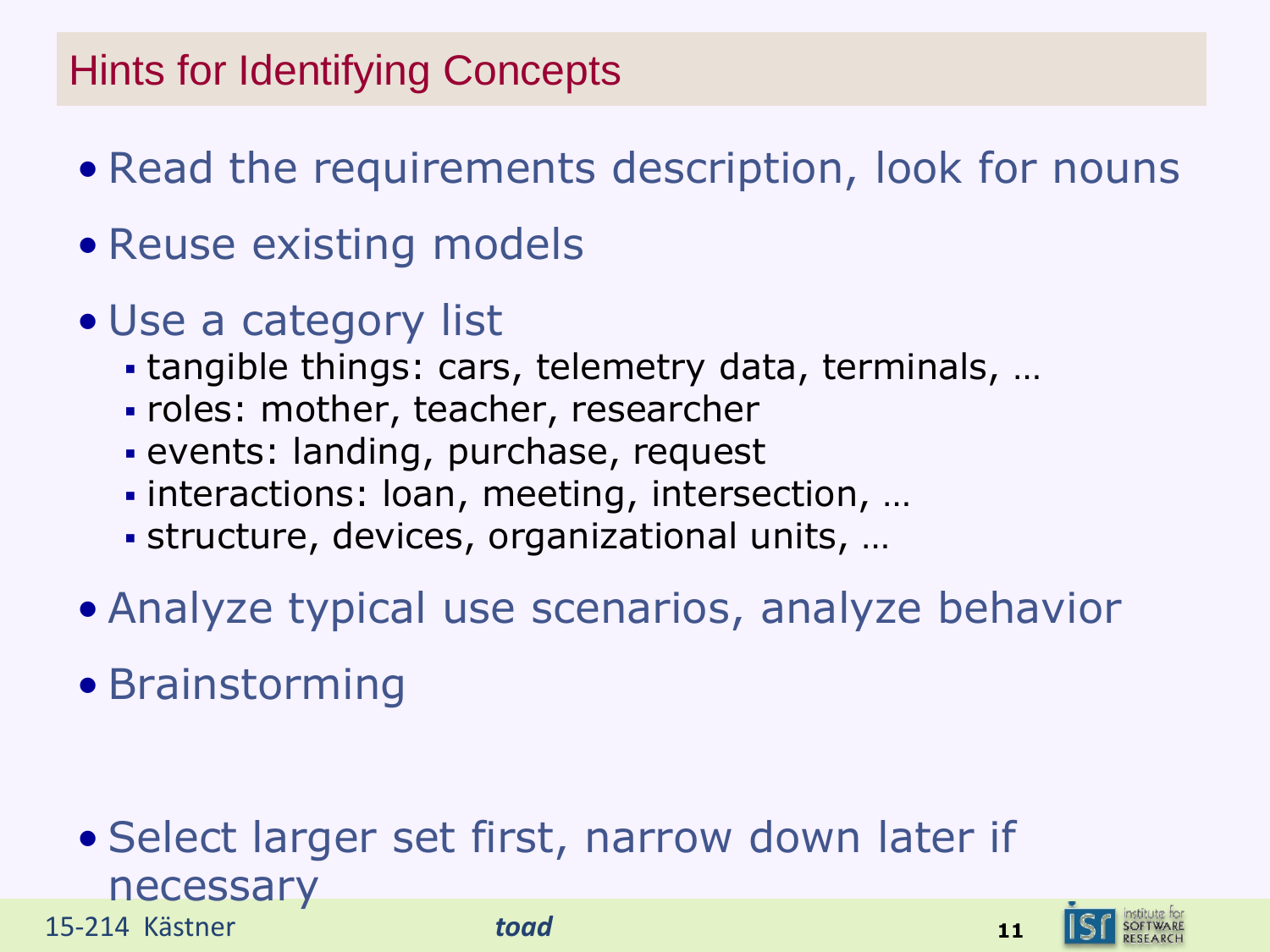## Organize Concepts

- Identify related elements
- Model relationships through inheritance ("is a") or associations ("related to")



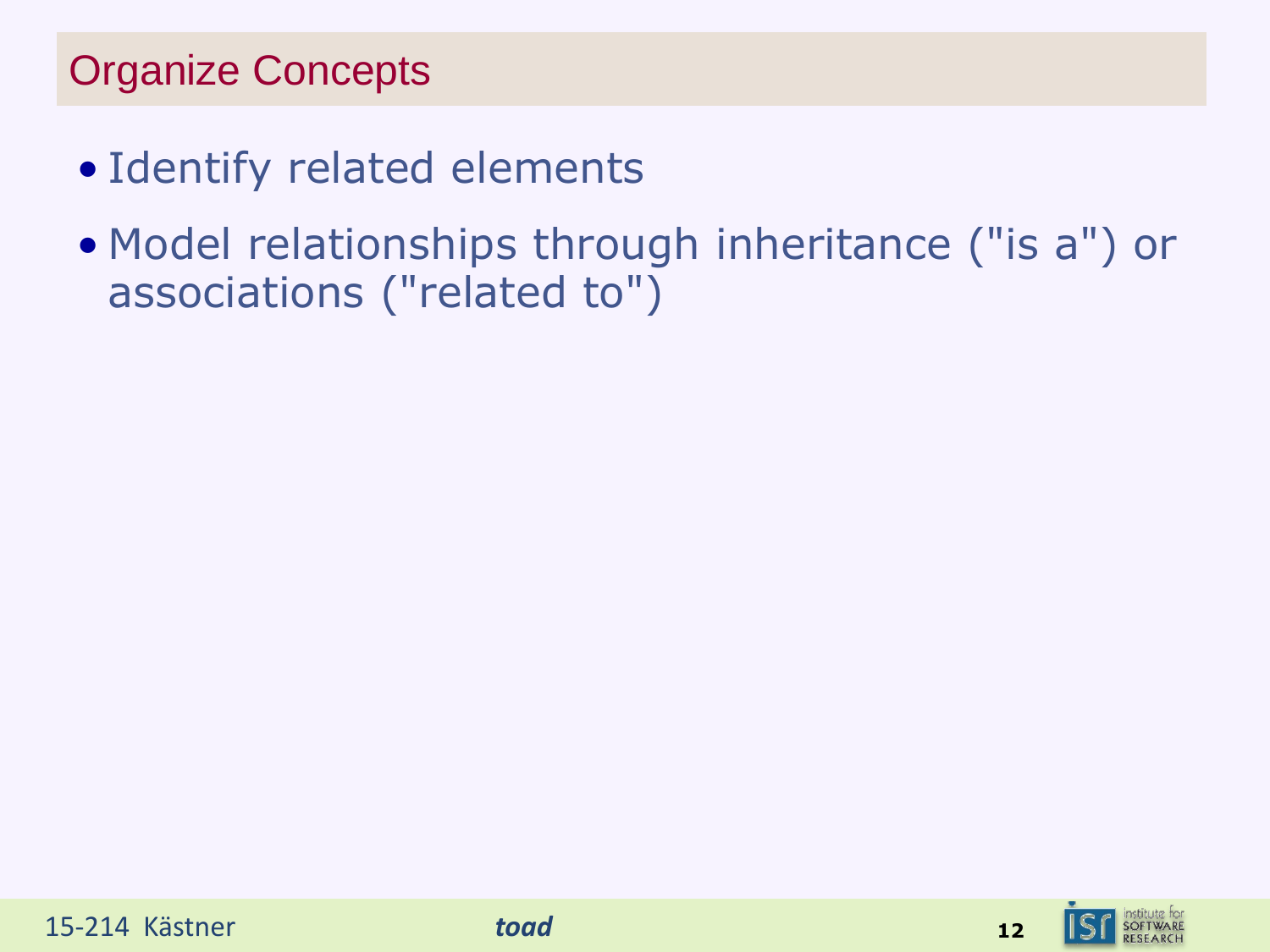

- "If we do not think of some conceptual class X as text or a number in the real world, it's probably a conceptual class, not an attribute"
- Avoid type annotations



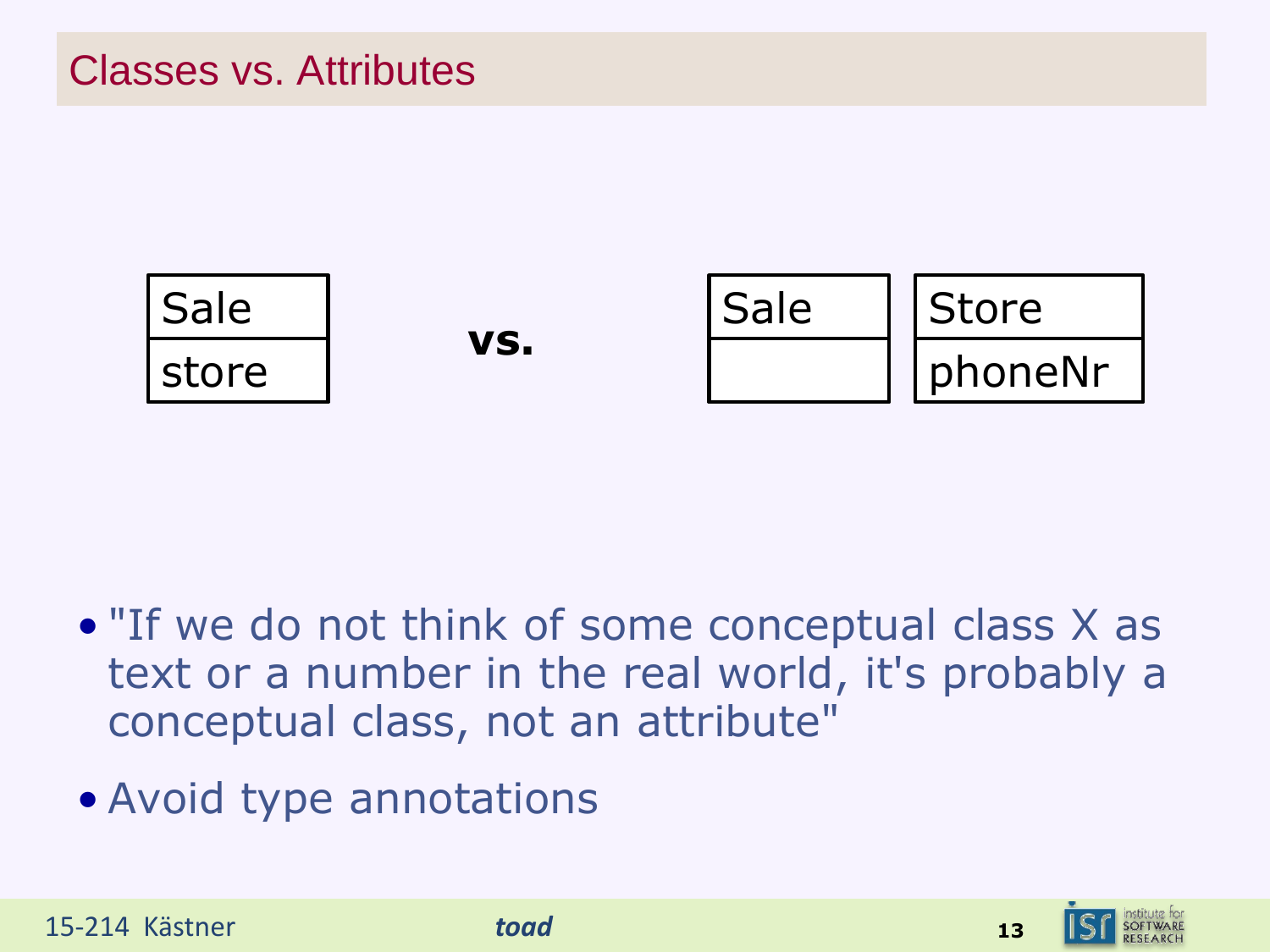#### **Associations**



- When do we care about a relationship between two objects? (in the real world)
- Include cardinality (aka multiplicity) where relevant

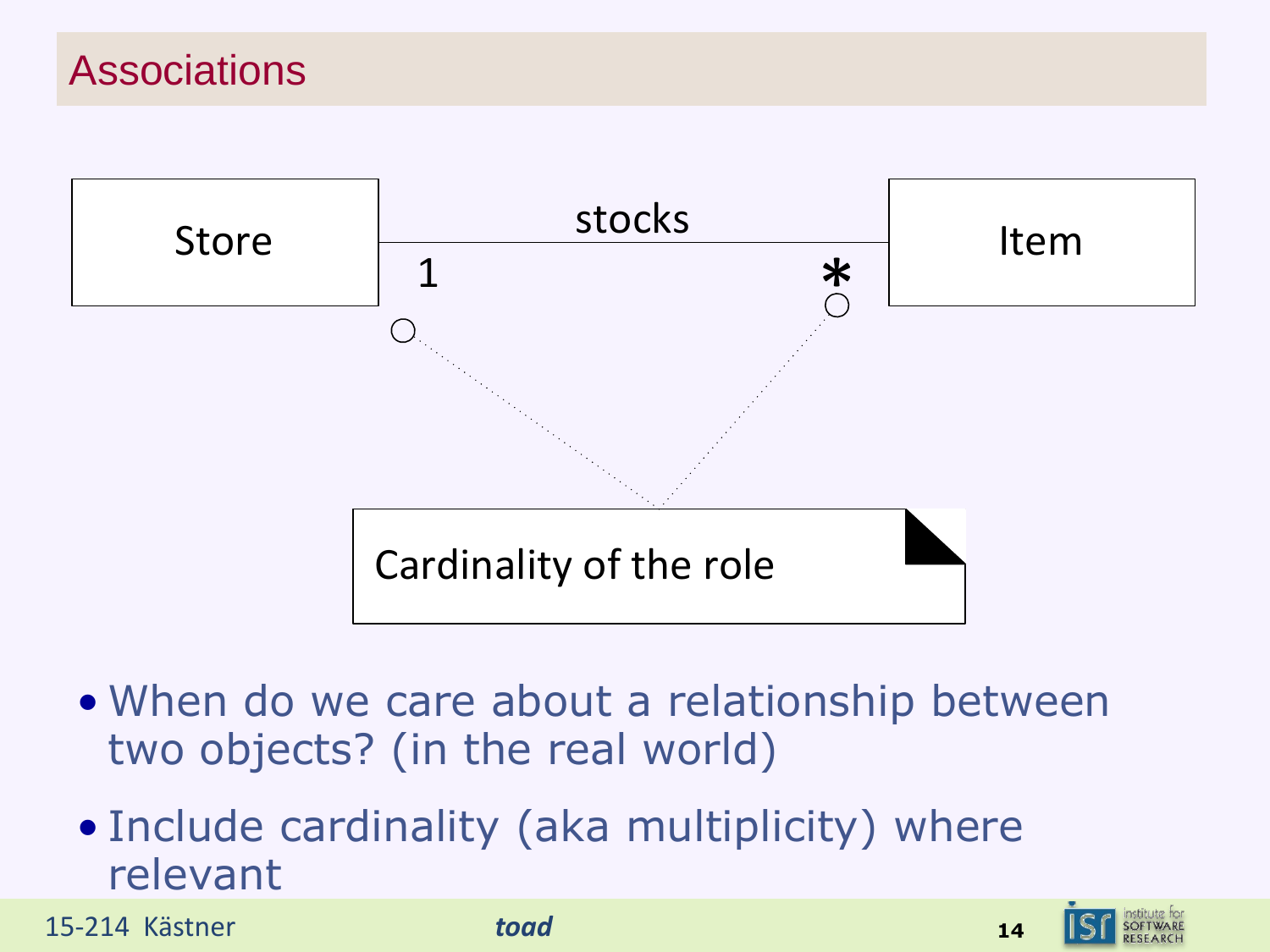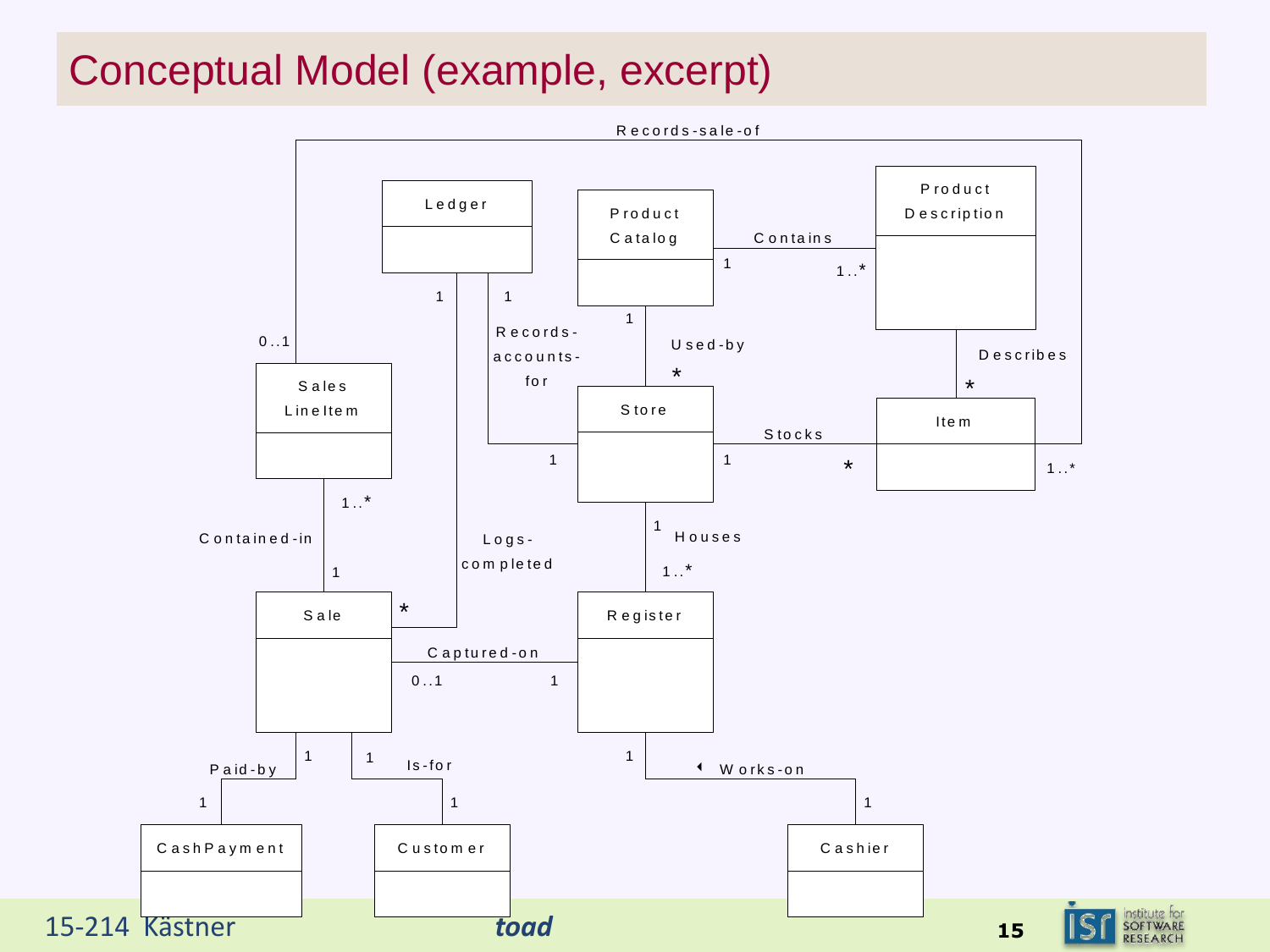## Outlook: Lowering the Representational Gap (Congruency)

- Classes in the object model and implementation will be inspired by domain model
	- similar names
	- possibly similar connections and responsibilities
- Facilitates understanding of design and implementation
- Eases tracking and performing of changes

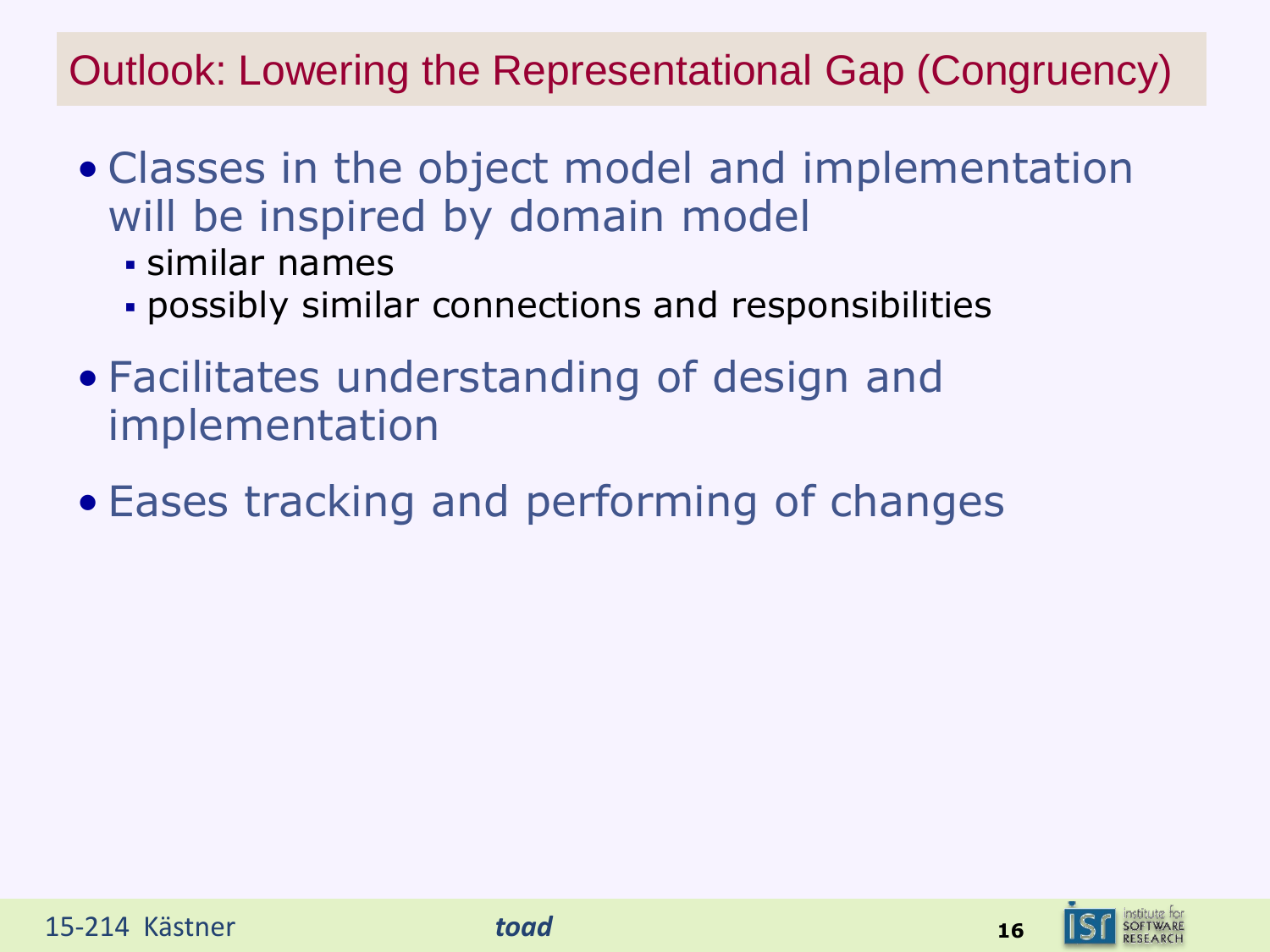#### Hints for Object-Oriented Analysis

- A domain model provides vocabulary
	- for communication among developers, testers, clients, domain experts, …
	- Agree on a single vocabulary, visualize it
- Focus on concepts, not software classes, not data
	- **· ideas, things, objects**
	- Give it a name, define it and give examples (symbol, intension, extension)
	- Add glossary
	- Some might be implemented as classes, other might not
- There are many choices
- The model will never be perfectly **correct**
	- that's okay
	- start with a partial model, model what's needed
	- extend with additional information later
	- communicate changes clearly
	- otherwise danger of "analysis paralysis"

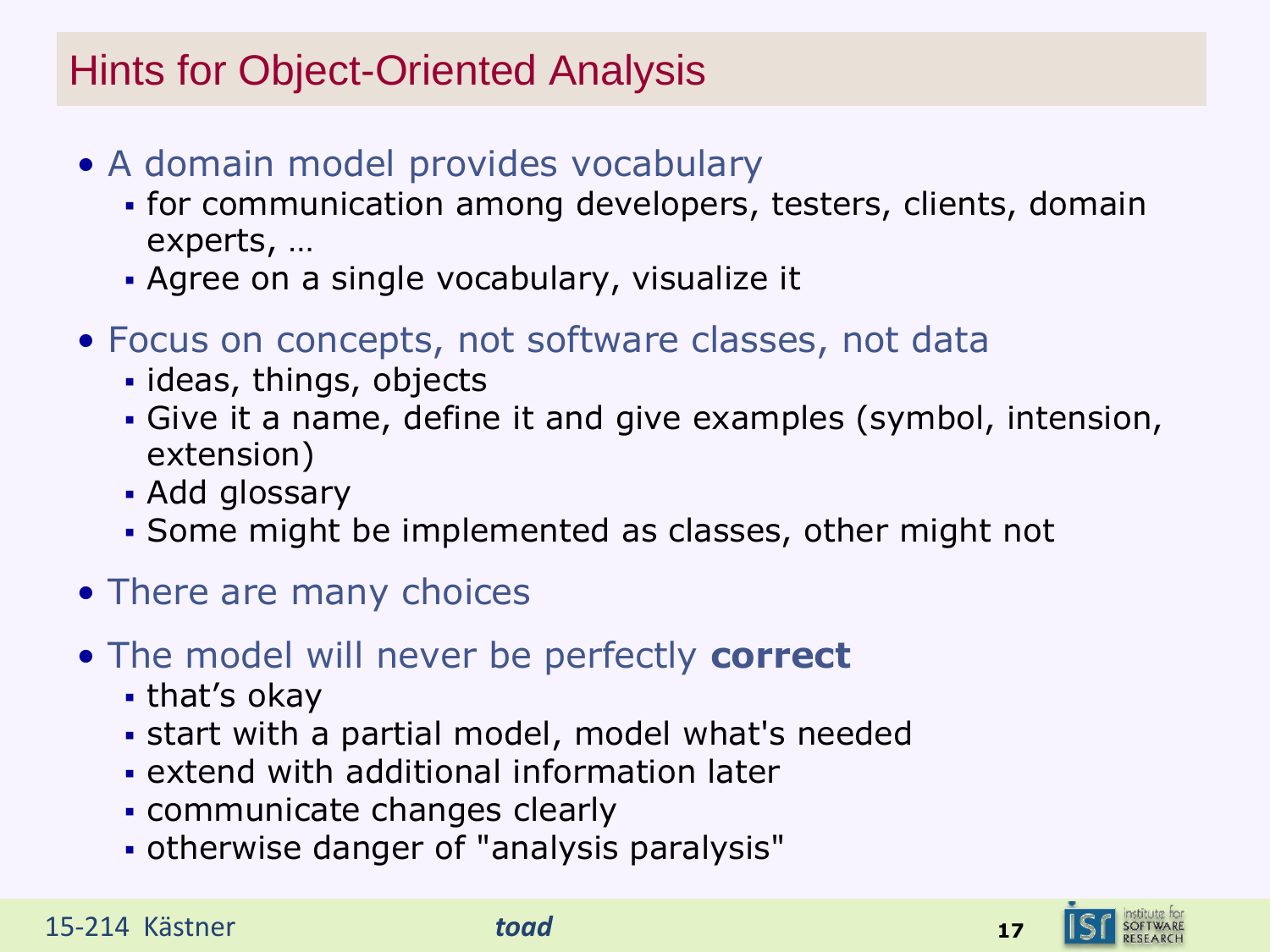## Documenting a Domain Model

- Typical: UML class diagram
	- Simple classes without methods and essential attributes only
	- Associations, inheritances, … as needed
	- Do not include implementation-specific details, e.g., types, method signatures
	- Include notes as needed
- Complement with examples, glossary, etc as needed
- Formality depends on size of project
- Expect revisions



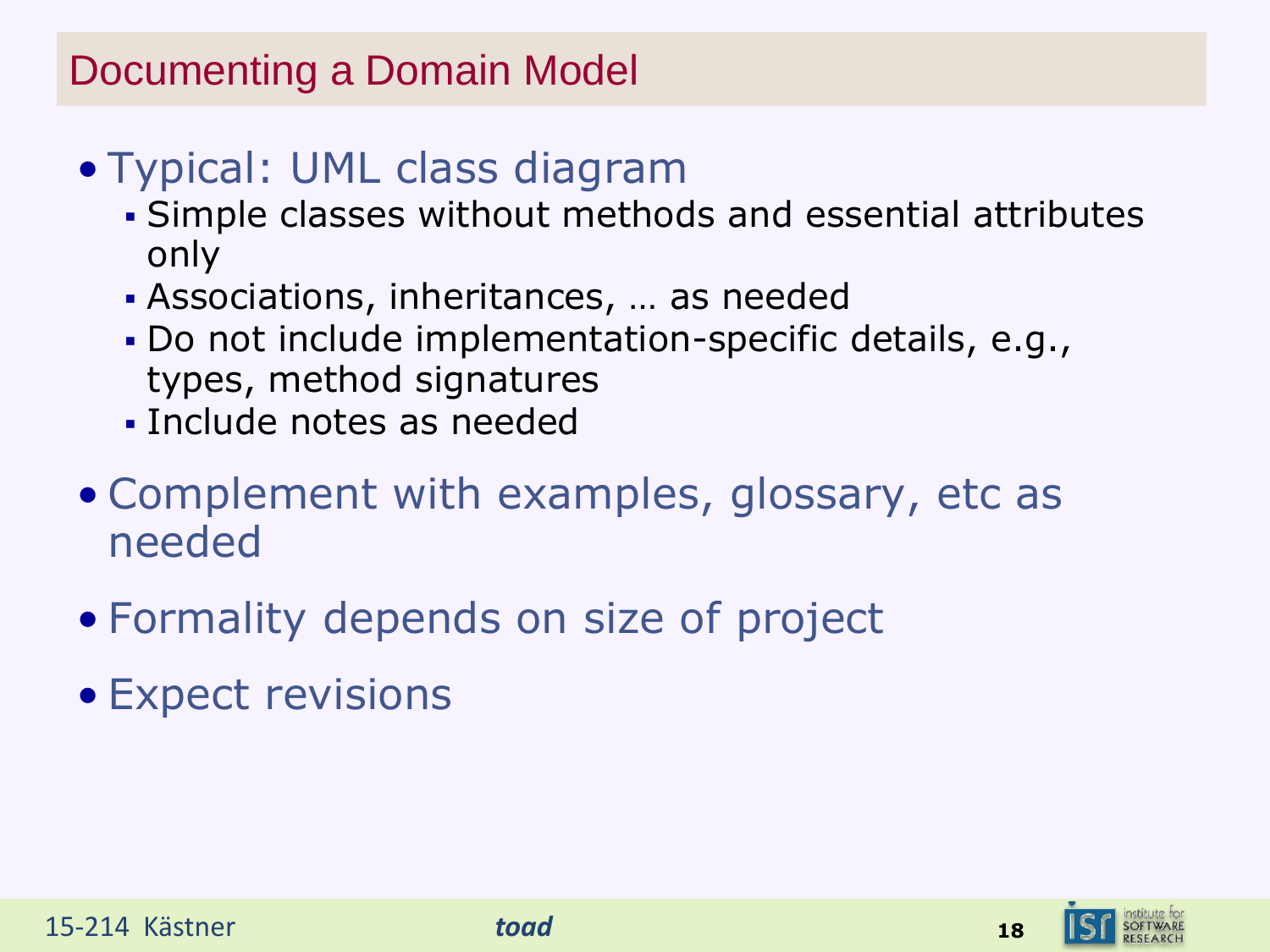### Remember: Three perspectives of class diagrams

- **Conceptual**: Draw a diagram that represents the concepts in the domain under study
	- **Conceptual classes** reflect concepts in the domain
	- Little or no regard for software that might implement it
- **Specification**: Describing the interfaces of the software, not the implementation
	- **Software classes** representing candidates for implem.
	- Often confused in OO since classes combine both interfaces and implementation
- **Implementation**: Diagram describes actual **implementation classes**

*Understanding the intended perspective is crucial to drawing and reading class diagrams, even though the lines between them are not sharp*